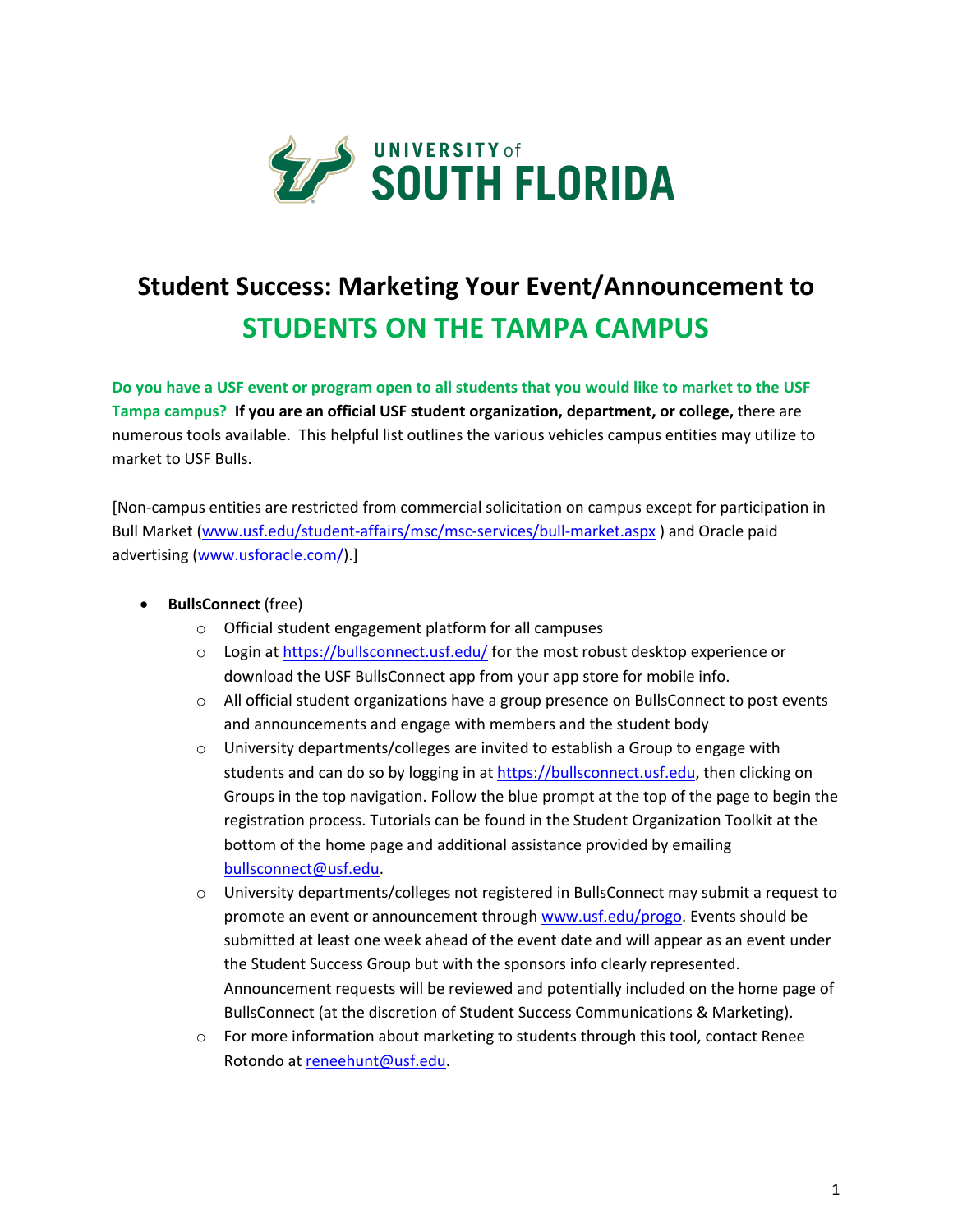#### • **Note-a-Bull News & Events**

 $\circ$  Discontinued as of January 30, 2022 to encourage students to utilize BullsConnect as the main resource for events and programs on all campuses.

## **Student Events Calendar (free)**

- o Online calendar (https://calendar.google.com/calendar/embed?src=usfstudentevents@gmail.com&ctz= America/New York ) for student events; also feeds the online calendars on several Student Success departmental websites and the Student Events Calendar on the myUSF mobile app
- $\circ$  Submissions should be made at least one (1) week before your event—the earlier the better!
- o Online submission at www.usf.edu/progo
- **University Calendar** (free)
	- o Online calendar for all on-campus events open to everyone (http://webcal.forest.usf.edu/cal/main/showMain.rdo?utm\_source=calendar-widgetheadline&utm\_medium=widget&utm\_campaign=usfhomepage )
	- $\circ$  Submissions should be made at least one (1) week before your event—the earlier the better!
	- o Online submission at www.usf.edu/progo or direct on UCM site (url above)

#### • **Marshall Student Center LCD Screens** (free)

- o For campus-wide events and student organization meetings
- $\circ$  Submissions are due at least one (1) week prior to your desired posting date and you must provide the graphic to specifications found on the landing page at www.usf.edu/progo. Student organizations can contact the H.Y.P.E. by BullsMedia, https://bullsconnect.usf.edu//SGTampa/survey?survey\_uid=4b2f8ec8-d51b-11eb-92ca-0ed0b84bd193&feedback\_event\_id=&content\_type=&content\_type\_id=, for design assistance. Please submit two (2) weeks prior to your desired posting date.
- o Online submission at www.usf.edu/progo
- **USF Social Media** (free)
	- o **University departments** are encouraged to utilize existing social media platforms to promote events and announcements for students but must ensure full compliance with the university's policy on digital communications (https://usf.app.box.com/v/usfpolicy0- 206).
		- § **USF Social Media Sites:** University Communications & Marketing (UCM) supports promoting university sponsored events that are large scale and open to the public on the main university social media sites for all campuses. Departments should contact their department's communications officer to coordinate requests with UCM.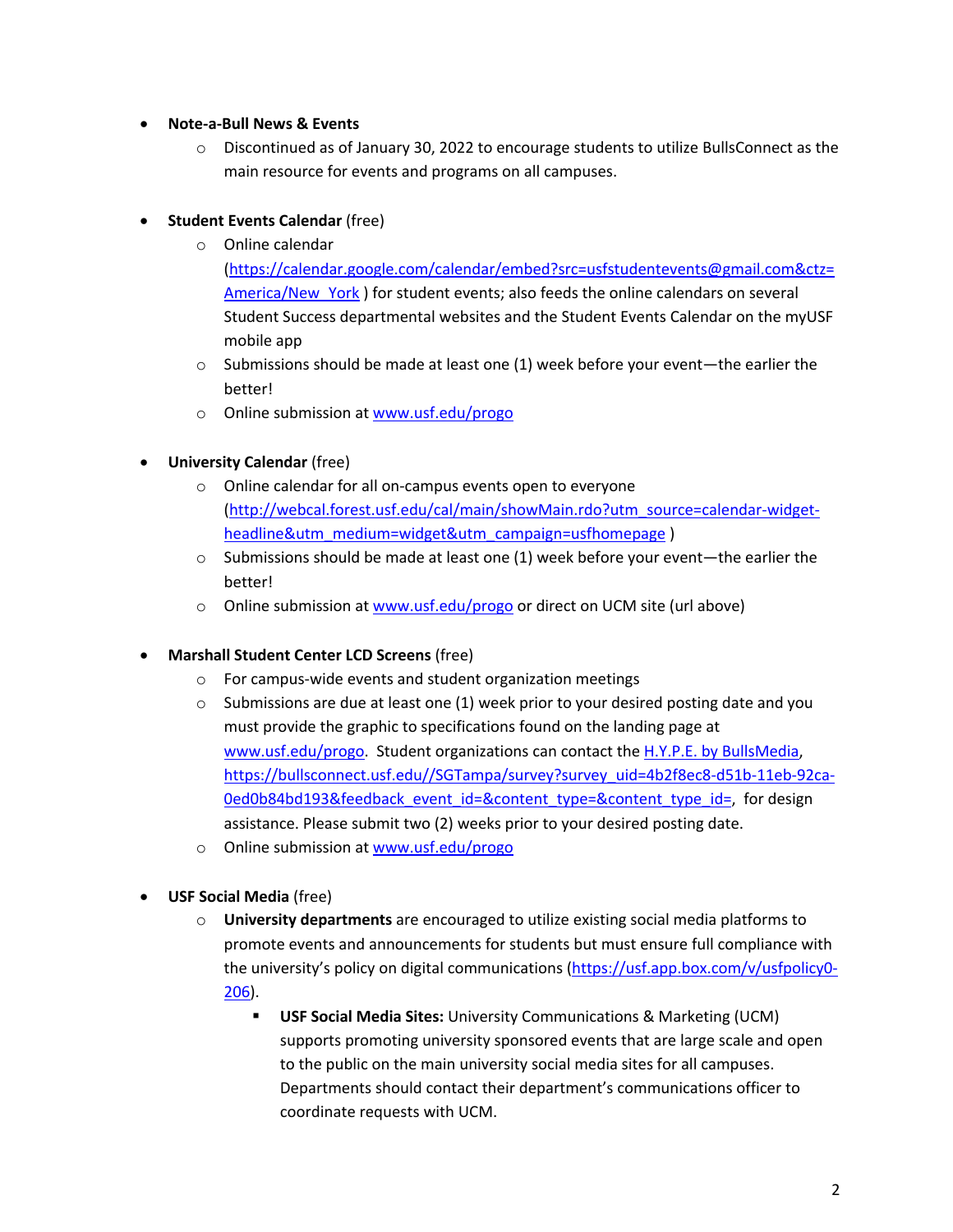- § **USF Class of 20XX Facebook Groups:** Housing facilitates a Facebook group for each class year on campus. If you would like to communicate with these groups, request to join each group so you can post directly. Have questions? Email HREMarketing@usf.edu.
- **Movies on the Lawn Tabling or Previews Slide** (free)
	- o Campus Activities Board (CAB, part of the Center for Student Involvement) hosts Movies on the Lawn (outside the MSC near the Bookstore) a couple times each semester. Prior to the nighttime movie, there is typically a limited tabling opportunity for USF clubs and departments an hour before the showing. Additionally, they also have a slide show prior to each movie for which you can submit a PowerPoint slide for your club or department's event or other announcement.
	- o Contact cab-movies@usf.edu to request your spot for tabling.
	- $\circ$  Contact or send your slide to cab-movies @usf.edu by the Tuesday @ 5pm prior to the movie date.
- **MSC Informational Kiosk** (free to student organizations; paid rental for non-students)
	- $\circ$  Student organizations and departments can reserve one of three kiosks available in the Marshall Student Center Atrium by accessing the online Marshall Student Center reservations system at http://msc.usf.edu/VirtualEMS/.
	- o Request the space in advance to ensure availability.
- **Bull Market** (free to student organizations; paid rental for non-students and off-campus parties)
	- $\circ$  Student organizations and departments can have a table at the weekly Bull Market held outside of the Marshall Student Center each Wednesday. For more information, visit www.usf.edu/student-affairs/msc/msc-services/bull-market.aspx .
	- $\circ$  The deadline to sign up is by 1 pm on the Monday preceeding the market you want to attend.
- **USF Oracle Article** (free)
	- $\circ$  USF's daily newspaper is always interested in covering engaging campus stories. If you have potential news, consider pitching it to the Oracle at oracleeditor@gmail.com.
- **Fliers/Postcards/Posters** (cost of printing)
	- $\circ$  Student organizations and university departments/colleges can request that their postcards/fliers be made available at the Marshall Student Center Information Desk. The flier/postcard must be approved by MSC Marketing prior to being placed on the Information Desk. View sizing requirements and submit flyers for approval at: https://www.usf.edu/student-affairs/msc/plan-and-market-events/flyers.aspx
	- $\circ$  USF offers bulletin boards across campus to post fliers and posters (sorry, but no map is available for the locations).
	- o The Marshall Student Center offers a large bulletin board in the vending area next to the north entrance to the building to post your poster/flier.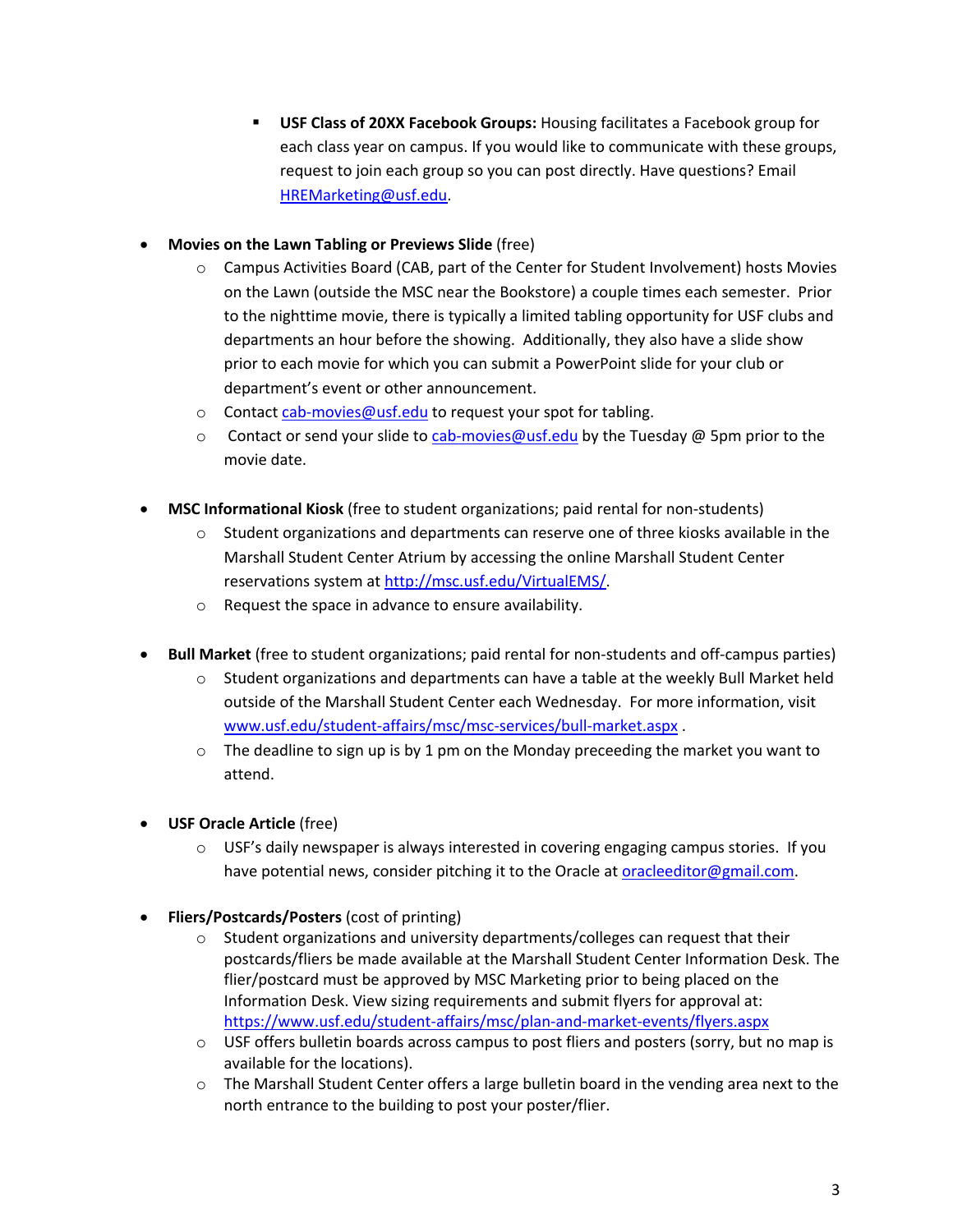- **Residence Hall Fliers/Posters** (cost of printing)
	- $\circ$  Fliers/posters are distributed to every Resident Assistant (and one additional to each building) for posting in the residence halls on campus.
	- o Prior approval is required and can be obtained by completing the **Residence Hall Flier Approval** form on https://usfhousing1.wufoo.com/forms/myzwp9j05xlr0h/.
	- $\circ$  The form includes requirements and next steps that will help you get your flier posted in the residence halls.
- **Banners in the Marshall Student Center and Around Campus** (cost of banner)
	- $\circ$  Banner space is available in the Marshall Student Center and around campus in select locations. MSC banners must be for events, not general promotion; must be professionally printed on fabric or vinyl, and be 4' high by 8' long with grommets every 2' (exceptions may be made by the MSC Director for non-event banners).
	- $\circ$  For the MSC, reserve your spot with an online submission at www.usf.edu/progo; submit the request at least one (1) week prior to your desired hanging date; banner must be delivered to MSC Marketing in MSC4100 as soon as possible following the submission request.
	- $\circ$  For other campus indoor locations, you must contact the individual building manager to determine specifications and procedures (sorry, no list is available). For outdoor locations, a Facilities Management Space Impact Form must be submitted and approved, and is available at https://www.usf.edu/administrativeservices/facilities/requests/space-impact-process.aspx.
- **Chalking** (cost of chalk)
	- $\circ$  Chalking is permitted in select locations around the Marshall Student Center and must not appear on BENCHES, BRICKS, BUILDINGS, and BREEZEWAYS (anywhere that rain will not wash it away).
	- o A map of permitted chalking areas outside of the Marshall Student Center can be found at https://www.usf.edu/student-affairs/msc/plan-and-market-events/chalking.aspx.
	- o Spray chalk is prohibited in all locations.
	- $\circ$  Chalking is permitted in other areas around campus but must not appear on benches, bricks, buildings, and breezeways. *Parking and Transportation Services* does not permit chalking in their garages or lots.
- **Temporary Signage/Yard Signs** (cost of signage)
	- $\circ$  For any major campus activity, a limited number of large, above ground, non-electric signs may be posted at designated locations. Small yard signs are also permitted in larger quantities. All signs must be removed within 48 hours after the scheduled event.
	- o **Student organizations** must submit a Temporary Campus Signage Request Form on the Center for Leadership & Civic Engagement BullsConnect portal at https://bullsconnect.usf.edu/CLCE/survey?survey\_uid=1aa76251-da87-11eb-92ca-0ed0b84bd193. If your signage request is approved, you will be provided with stickers to place on your signs as authorization. Signs without stickers will be promptly removed and discarded by Physical Plant.